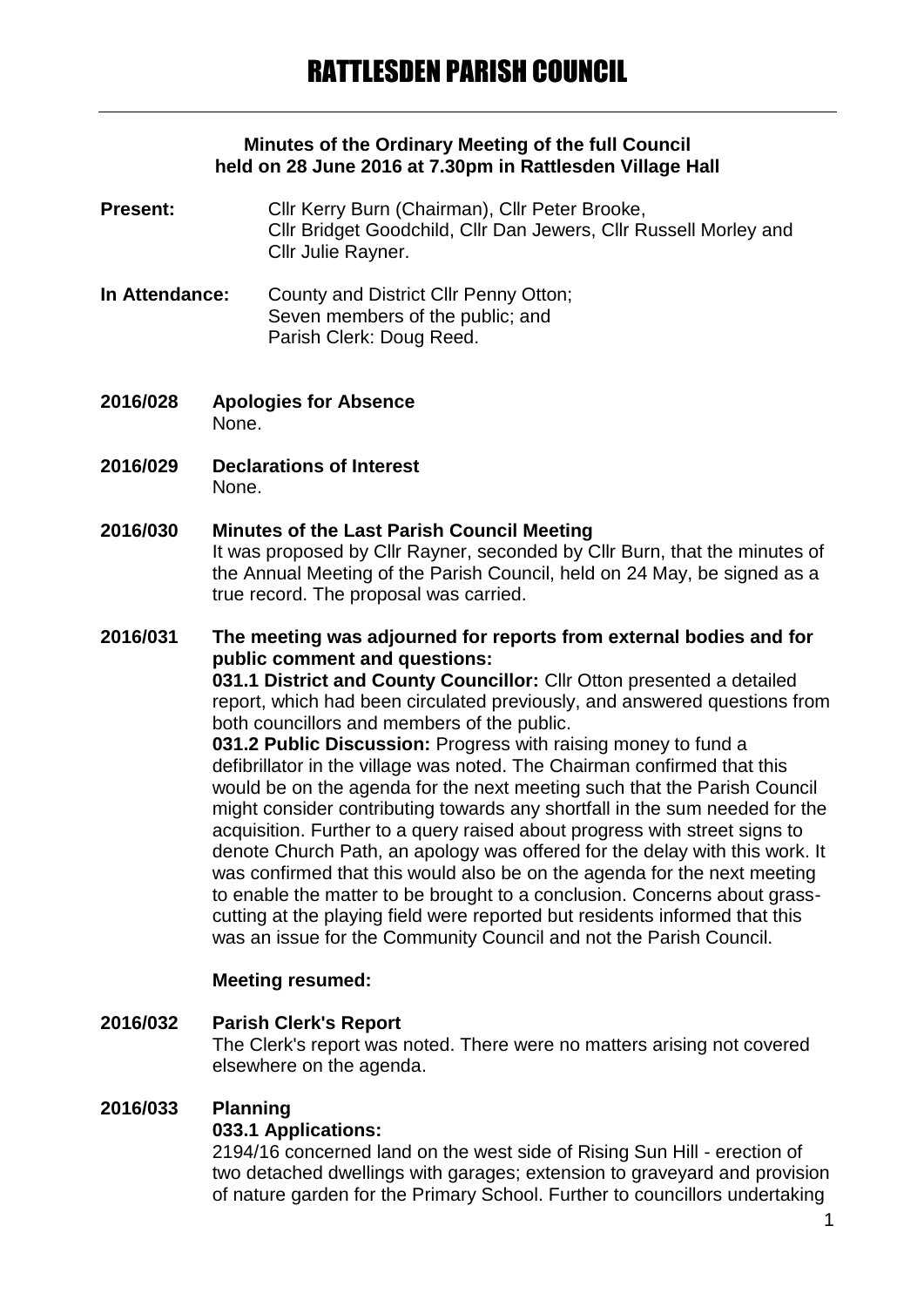a site visit and the fact that the applicants had responded positively to comments made, the Council resolved to support the application. **033.2 Applications - Responses:** Given a deadline in advance of the meeting, councillors had necessarily considered application 2280/16 concerning Fen Farm, High Town Green. The Council had no objections. **033.3 Decisions:** It was noted that applications 0475/16 and 0541/16 both concerning 12 Birds Green, 1069/16 concerning 18 Windyridge Road, 0879/16 concerning Rose Cottage, Poy Street Green, 1139/19 concerning 1 Top Road and 1094/16 concerning Green Pightle, High Town Green had been granted.

**033.4 Cemetery:** The Clerk reported positive progress with the project in that the Council had completed the legal documents required to effect the transfer of land to enable the extension to the Cemetery to go ahead. It was very much hoped that the landowner would be able to do the same. Upon formal completion the Council would submit a 'change of use' planning application to Mid Suffolk District Council and then start to consider arrangements for how to deal with the extension in terms of access, layout and design.

## **2016/034 Finance**

**034.1 Financial Report:** The report to 31 May was received. It was proposed by Cllr Morley, seconded by Cllr Burn, that the reconciliation be approved and duly signed. The proposal was carried.

**034.2 Payments and Income:** It was proposed by Cllr Morley, seconded by Cllr Jewers, that the schedule of payments be approved. The proposal was carried. The schedule comprised the following:

- Litter-picker salary (June) £139.18;
- Clerk salary (June) £290.11;
- PAYE (June) £72.60;
- The Felsham Gardeners cemetery grass-cutting £380.00;
- Mr Roger Heard 447th Bomber Group Memorial grass-cutting £60.00;
- Clerk administrative expenses £66.11; and
- ◆ Mid Suffolk District Council annual cost for bin emptying £395.00 + £79.00 VAT.

Income received was duly noted as follows:

- Business account interest (June) £0.85; and
- Co-op Funeral Services memorial fee £75.00.

### **2016/035 Council Governance**

### **035.1 New Legislation, Codes or Regulatory Issues:** None.

**035.2 Risk Register, Policies and Internal Controls:** There were no decisions or actions which impacted upon the Council risk register, policies or internal controls.

#### **2016/036 Correspondence**

There were no issues arising from the list of correspondence.